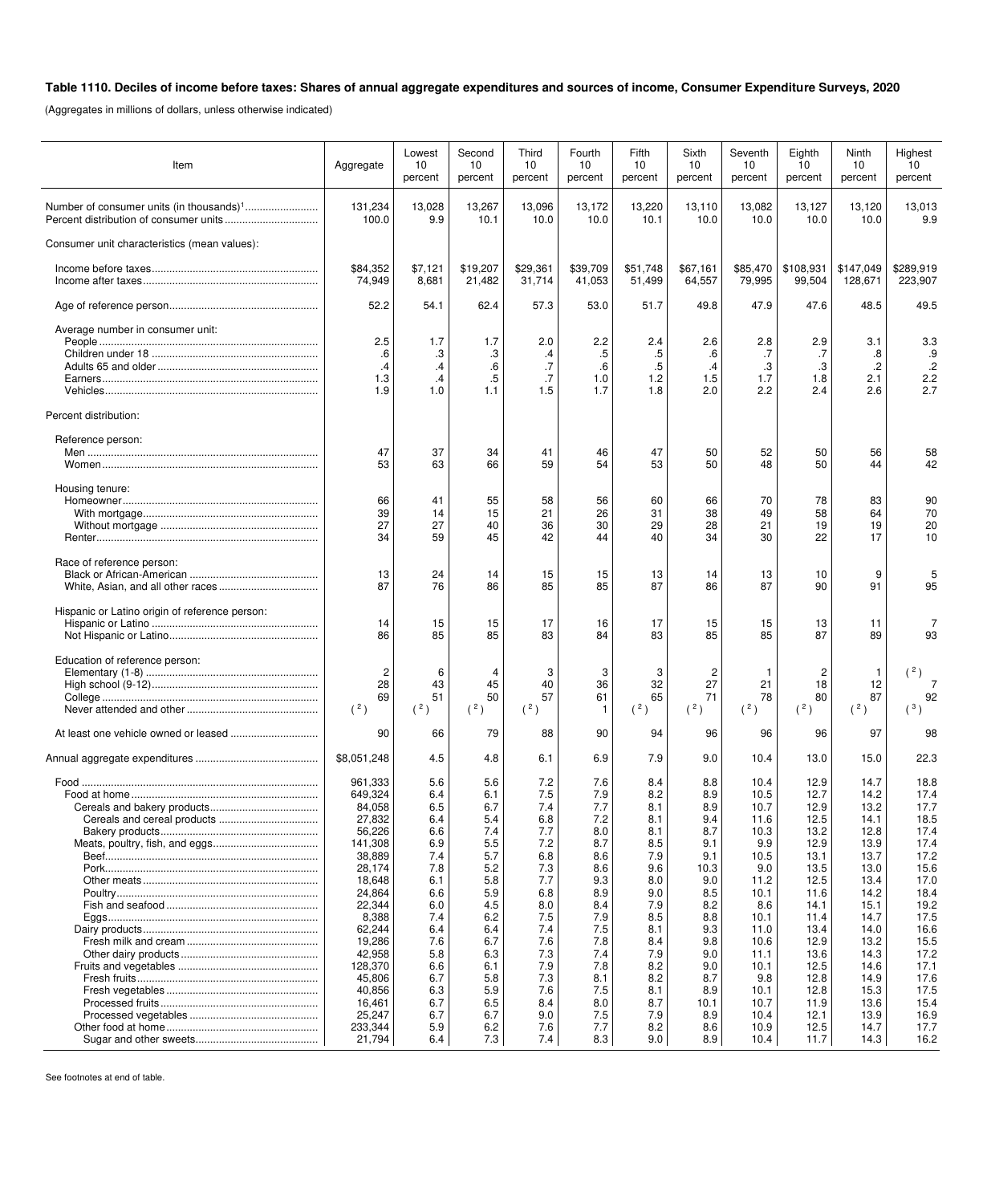## **Table 1110. Deciles of income before taxes: Shares of annual aggregate expenditures and sources of income, Consumer Expenditure Surveys, 2020 — Continued**

(Aggregates in millions of dollars, unless otherwise indicated)

| Item                                        | Aggregate         | Lowest<br>10<br>percent | Second<br>10<br>percent | Third<br>10<br>percent | Fourth<br>10<br>percent | Fifth<br>10<br>percent | Sixth<br>10<br>percent | Seventh<br>10<br>percent | Eighth<br>10<br>percent | Ninth<br>10<br>percent | Highest<br>10<br>percent |
|---------------------------------------------|-------------------|-------------------------|-------------------------|------------------------|-------------------------|------------------------|------------------------|--------------------------|-------------------------|------------------------|--------------------------|
|                                             | 17,419            | 7.4                     | 6.1                     | 8.7                    | 8.4                     | 9.2                    | 8.3                    | 10.3                     | 11.2                    | 15.2                   | 15.3                     |
|                                             | 127,852           | 5.5                     | 6.1                     | 7.4                    | 7.5                     | 7.8                    | 8.6                    | 10.9                     | 12.7                    | 15.3                   | 18.4                     |
|                                             | 59,771            | 6.6                     | 6.6                     | 8.0                    | 8.0                     | 8.9                    | 8.8                    | 11.0                     | 12.6                    | 12.9                   | 16.6                     |
| Food prepared by consumer unit on           |                   |                         |                         |                        |                         |                        |                        |                          |                         |                        |                          |
|                                             | 6,509             | 3.3                     | 3.3                     | 4.7                    | 4.8                     | 6.4                    | 7.2                    | 12.0                     | 12.0                    | 19.1                   | 27.1                     |
|                                             | 312,009           | 3.8                     | 4.6                     | 6.4                    | 6.9                     | 8.7                    | 8.8                    | 10.3                     | 13.2                    | 15.7                   | 21.6                     |
|                                             |                   |                         |                         |                        |                         |                        |                        |                          |                         |                        |                          |
|                                             | 62,801            | 2.6                     | 3.6                     | 4.3                    | 5.5                     | 8.1                    | 7.4                    | 9.2                      | 12.1                    | 20.1                   | 27.1                     |
|                                             | 2,809,933         | 5.6                     | 5.9                     | 7.1                    | 7.7                     | 8.2                    | 9.1                    | 10.3                     | 12.0                    | 13.4                   | 20.7                     |
|                                             | 1,654,047         | 6.0                     | 6.0                     | 7.1                    | 7.8                     | 8.2                    | 8.9                    | 10.1                     | 11.9                    | 13.2                   | 20.8                     |
|                                             | 980,723           | 3.5                     | 4.2                     | 5.1                    | 5.9                     | 6.7                    | 8.0                    | 9.9                      | 13.8                    | 16.0                   | 26.9                     |
|                                             | 388,670           | 2.5                     | 2.5                     | 3.5                    | 4.8                     | 5.7                    | 7.8                    | 11.0                     | 14.4                    | 18.0                   | 29.8                     |
|                                             | 308,849           | 3.8                     | 4.8                     | 5.7                    | 6.3                     | 6.8                    | 7.8                    | 9.7                      | 12.1                    | 15.3                   | 27.7                     |
| Maintenance, repairs, insurance, other      |                   |                         |                         |                        |                         |                        |                        |                          |                         |                        |                          |
|                                             | 283,203           | 4.3                     | 5.9                     | 6.8                    | 6.9                     | 8.1                    | 8.4                    | 8.6                      | 14.9                    | 14.1                   | 22.0                     |
|                                             | 578,518           | 10.4                    | 9.7                     | 11.0                   | 11.5                    | 11.5                   | 10.9                   | 10.8                     | 9.0                     | 8.0                    | 7.2                      |
|                                             | 94,807            | 5.2                     | 1.9                     | 3.7                    | 4.1                     | 4.3                    | 5.7                    | 8.5                      | 9.6                     | 16.6                   | 40.6                     |
|                                             | 545,665           | 6.3                     | 7.0                     | 7.9                    | 8.6                     | 9.2                    | 10.1                   | 11.0                     | 11.7                    | 12.8                   | 15.2                     |
|                                             | 54,387            | 6.0                     | 7.5                     | 8.0                    | 8.1                     | 9.0                    | 10.1                   | 10.2                     | 11.4                    | 12.7                   | 17.0                     |
|                                             | 198,942           | 7.4                     | 8.0                     | 8.5                    | 9.2                     | 9.5                    | 10.0                   | 10.7                     | 10.9                    | 11.9                   | 13.7                     |
|                                             | 13,799            | 4.5                     | 7.7                     | 10.4                   | 8.3                     | 8.6                    | 8.2                    | 10.4                     | 10.0                    | 12.7                   | 19.1                     |
|                                             | 189,045           | 5.7                     | 5.8                     | 7.3                    | 8.4                     | 9.2                    | 10.5                   | 11.7                     | 12.5                    | 13.7                   | 15.4                     |
| Residential phone service, VOIP, and phone  |                   |                         |                         |                        |                         |                        |                        |                          |                         |                        |                          |
|                                             | 24,611            | 7.9                     | 11.9                    | 10.0                   | 10.3                    | 9.7                    | 9.1                    | 9.7                      | 9.7                     | 9.9                    | 11.9                     |
|                                             | 164,434           | 5.3                     | 4.9                     | 6.9                    | 8.1                     | 9.1                    | 10.8                   | 12.0                     | 12.9                    | 14.2                   | 15.9                     |
|                                             | 89,492            | 5.7                     | 6.7                     | 7.6                    | 8.1                     | 9.0                    | 9.9                    | 11.1                     | 12.4                    | 13.2                   | 16.3                     |
|                                             | 192,203           | 3.7                     | 4.8<br>41.1             | 6.6                    | 7.1                     | 7.2                    | 8.2                    | 10.1                     | 11.3                    | 14.1                   | 26.9                     |
|                                             | 45,489<br>146,714 | 41.5<br>4.3             | 5.9                     | 4.6<br>7.2             | 4.1<br>8.1              | 2.6<br>8.7             | 4.6<br>9.3             | 9.8<br>10.2              | 13.6<br>10.6            | 17.6<br>13.1           | 40.6<br>22.6             |
|                                             | 109,917           | 4.7                     | 6.5                     | 7.2                    | 7.2                     | 8.9                    | 8.6                    | 11.9                     | 13.9                    | 14.5                   | 16.7                     |
|                                             | 22,375            | 5.8                     | 6.3                     | 9.8                    | 9.9                     | 8.7                    | 9.8                    | 9.7                      | 11.8                    | 14.2                   | 14.1                     |
|                                             | 70,453            | 4.3                     | 6.1                     | 6.6                    | 6.4                     | 9.2                    | 8.5                    | 13.3                     | 14.6                    | 14.3                   | 16.7                     |
|                                             | 17,089            | 4.8                     | 8.3                     | 6.6                    | 6.9                     | 7.5                    | 7.6                    | 9.1                      | 13.8                    | 15.5                   | 19.9                     |
|                                             | 308,101           | 4.1                     | 3.8                     | 5.4                    | 6.2                     | 6.6                    | 9.4                    | 9.7                      | 12.6                    | 14.8                   | 27.4                     |
|                                             | 15,249            | 5.1                     | 3.4                     | 7.5                    | 6.2                     | 9.8                    | 8.4                    | 8.3                      | 13.7                    | 21.2                   | 16.2                     |
|                                             | 70,101            | 4.1                     | 3.7                     | 5.8                    | 6.3                     | 7.6                    | 8.1                    | 12.0                     | 11.6                    | 15.6                   | 25.2                     |
|                                             | 3,925             | 2.9                     | 6.0                     | 4.3                    | 10.8                    | 4.5                    | 6.0                    | 8.1                      | 14.1                    | 10.7                   | 32.5                     |
|                                             | 46,458            | 4.5                     | 5.9                     | 6.2                    | 7.7                     | 8.9                    | 9.7                    | 10.9                     | 11.5                    | 15.5                   | 19.2                     |
| Small appliances, miscellaneous housewares  | 17,695            | 4.7                     | 5.9                     | 6.5                    | 7.3                     | 7.2                    | 10.2                   | 8.6                      | 13.1                    | 16.8                   | 19.6                     |
|                                             | 154,673           | 3.8                     | 3.0                     | 4.6                    | 5.4                     | 5.2                    | 10.0                   | 8.7                      | 13.1                    | 13.4                   | 32.7                     |
|                                             | 188,417           | 5.4                     | 5.3                     | 6.0                    | 6.1                     | 9.2                    | 8.5                    | 8.3                      | 12.1                    | 17.0                   | 22.3                     |
|                                             | 42,869            | 4.8                     | 3.3                     | 5.9                    | 5.6                     | 8.3                    | 7.9                    | 8.6                      | 14.7                    | 21.4                   | 19.5                     |
|                                             | 31,537            | 4.7                     | 2.9                     | 6.0                    | 4.7                     | 8.2                    | 7.5                    | 8.1                      | 15.5                    | 22.2                   | 20.1                     |
|                                             | 11,332            | 5.2                     | 4.1                     | 5.5                    | 7.9                     | 8.8                    | 8.8                    | 10.1                     | 12.7                    | 19.0                   | 17.8                     |
|                                             | 71,603            | 4.8                     | 6.1                     | 6.0                    | 7.1                     | 7.9                    | 9.4                    | 8.3                      | 10.9                    | 18.0                   | 21.5                     |
|                                             | 59,915            | 4.8                     | 6.8                     | 6.5                    | 7.5                     | 7.3                    | 8.3                    | 8.1                      | 10.7                    | 18.0                   | 21.9                     |
|                                             | 11,687            | 5.0                     | 2.3                     | 3.6                    | 4.8                     | 11.0                   | 15.1                   | 9.2                      | 11.7                    | 18.2                   | 19.2                     |
|                                             | 8,918             | 41.9                    | 45.8                    | 410.1                  | 4.6                     | 12.2                   | 10.2                   | 11.1                     | 9.2                     | 14.8                   | 20.2                     |
|                                             | 41,252            | 5.6                     | 5.4                     | 5.8                    | 4.2                     | 12.4                   | 7.6                    | 7.6                      | 12.6                    | 14.5                   | 24.4                     |
|                                             | 23,775            | 8.9                     | 5.9                     | 4.5                    | 7.6                     | 7.6                    | 7.5                    | 8.0                      | 11.4                    | 11.6                   | 27.0                     |
|                                             | 1,289,479         | 4.4                     | 4.5                     | 5.7                    | 6.9                     | 8.6                    | 10.1                   | 11.8                     | 13.9                    | 15.8                   | 18.3                     |
|                                             | 593,602           | 4.4                     | 3.8                     | 4.4                    | 5.7                     | 8.2                    | 9.8                    | 11.9                     | 15.1                    | 17.4                   | 19.3                     |
|                                             | 274,152           | 3.1                     | 4.1                     | 3.8                    | 3.8                     | 7.4                    | 9.0                    | 11.4                     | 17.0                    | 15.6                   | 24.7                     |
|                                             | 309.659           | 5.4                     | 3.6                     | 5.0                    | 7.6                     | 8.8                    | 10.1                   | 11.6                     | 13.6                    | 19.2                   | 15.1                     |
|                                             | 9,791             | 410.7                   | 41.0                    | 42.0                   | 41.4                    | 48.8                   | 419.0                  | 434.6                    | 47.1                    | 413.3                  | 42.1                     |
|                                             | 205,806           | 5.2                     | 5.3                     | 7.4                    | 8.6                     | 9.7                    | 11.1                   | 12.1                     | 12.8                    | 13.5                   | 14.4                     |
|                                             | 455,490           | 4.2                     | 5.0                     | 6.8                    | 8.0                     | 8.9                    | 10.3                   | 11.6                     | 13.0                    | 14.5                   | 17.8                     |
|                                             | 33,876            | 3.7                     | 2.6                     | 5.0                    | 7.2                     | 6.6                    | 10.0                   | 12.3                     | 15.9                    | 18.1                   | 18.6                     |
|                                             | 115,430           | 3.6                     | 5.4                     | 7.1                    | 8.5                     | 8.3                    | 11.0                   | 11.5                     | 12.9                    | 14.8                   | 17.0                     |
| Vehicle rental, leases, licenses, and other |                   |                         |                         |                        |                         |                        |                        |                          |                         |                        |                          |
|                                             | 99,519            | 4.2                     | 3.4                     | 5.5                    | 6.7                     | 8.7                    | 8.9                    | 10.6                     | 13.3                    | 15.2                   | 23.6                     |
|                                             | 206,665           | 4.6                     | 5.8                     | 7.5                    | 8.5                     | 9.7                    | 10.7                   | 12.1                     | 12.4                    | 13.3                   | 15.4                     |
|                                             | 34,580            | 3.0                     | 4.7                     | 4.7                    | 4.4                     | 6.5                    | 8.0                    | 9.6                      | 11.4                    | 17.3                   | 30.3                     |
|                                             | 679,445           | 4.2                     | 6.6                     | 7.8                    | 8.2                     | 9.1                    | 10.1                   | 10.8                     | 12.7                    | 13.5                   | 17.0                     |
|                                             | 481,223           | 4.4                     | 6.7                     | 7.8                    | 8.3                     | 9.1                    | 10.4                   | 10.9                     | 12.4                    | 13.0                   | 16.9                     |
|                                             |                   |                         |                         |                        |                         |                        |                        |                          |                         |                        |                          |

See footnotes at end of table.